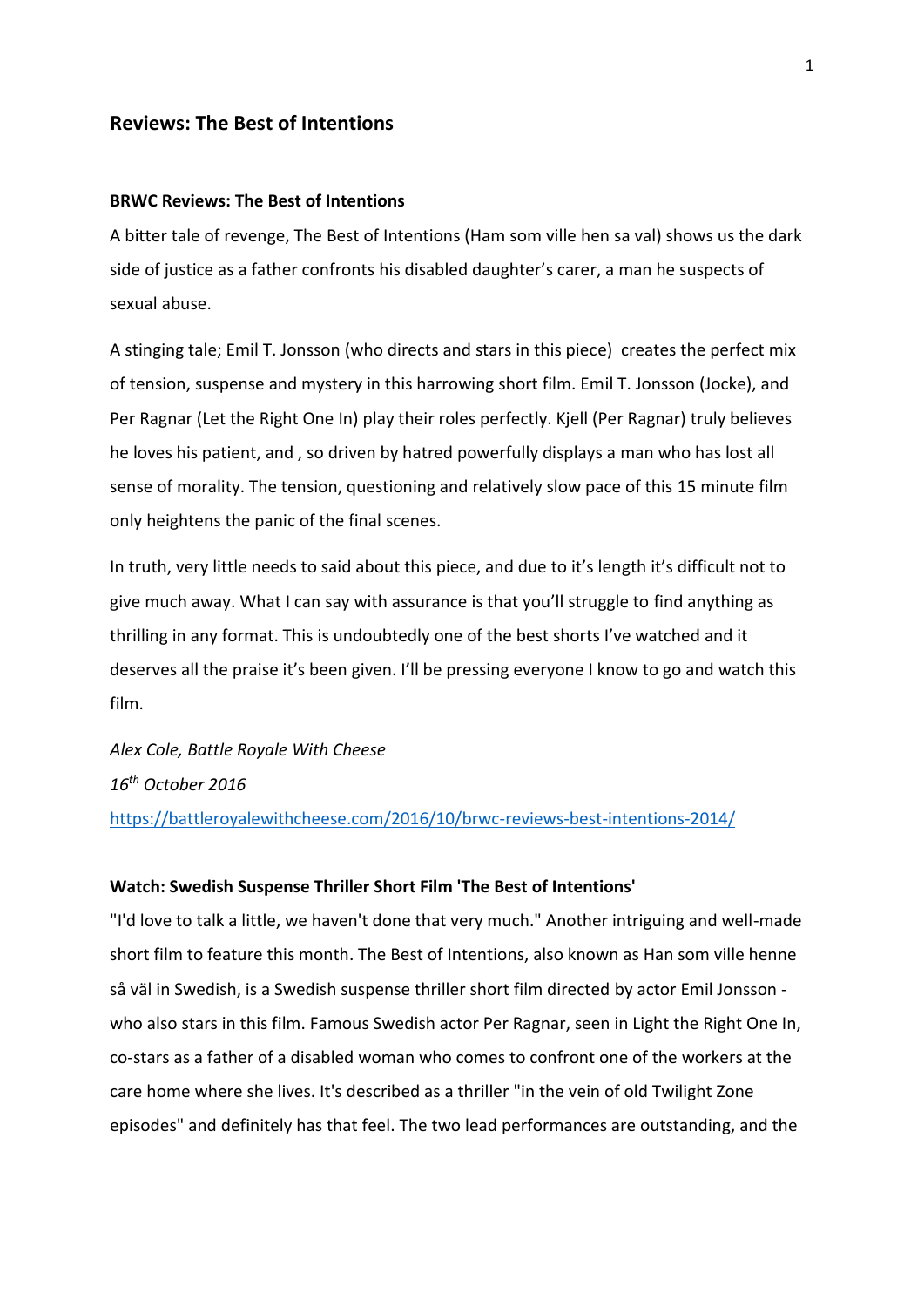tension building is impressive. It's a thought-provoking thriller cleverly addressing moral dilemmas.

*Alex Billington, First Showing October 17, 2016* [https://www.firstshowing.net/2016/watch-swedish-suspense-thriller-short-film-the-best-of](https://www.firstshowing.net/2016/watch-swedish-suspense-thriller-short-film-the-best-of-intentions/)[intentions/](https://www.firstshowing.net/2016/watch-swedish-suspense-thriller-short-film-the-best-of-intentions/)

# **Horror Short Film Spotlight: 'The Best Of Intentions' - A Father's Vengeful Plan Has Dreadful Consequences**

For me, the best horror tales do not involve gratuitous amounts of blood, guts, and gore. Instead, I prefer horror stories that delve into the darkest crevices of the human psyche. While ghosts, zombies, vampires, and other ghouls that go bump in the night can make for a creepy yarn, nothing compares to the terror inspired by the dark impulses of human beings. A prime example of this more psychological brand of horror is the Swedish short The Best of Intentions. This unsettling film is reminiscent of classic psycho-thrillers by the iconic "master of suspense," Alfred Hitchcock.

The short tells the story of Kjell (starring famed Swedish actor Per Ragnar), a man who believes his disabled daughter is being sexually abused in her assisted care facility by her attendant Jocke (portrayed by Emil T. Jonsson, who also directed). Furious, Kjell has a dire confrontation with Jocke about his daughter. From the first moment Ragnar appears onscreen as Kjell, you sense something is very amiss. He radiates cold rage and menace that is boiling just beneath the surface of his dignified demeanor.

Jocke notices Kjell's hostility towards him immediately, which causes the tension between the two men to gradually thicken until it engulfs them like a shroud. Like a coiled cobra about to strike, you know something terrible and violent will happen. To reveal more specifics would spoil the plot, but Jonsson manages to masterfully build nail-biting suspense by means of body language and dialogue alone. When Kjell enacts a chilling plan of revenge, its tragic consequence will haunt him - and you the viewer.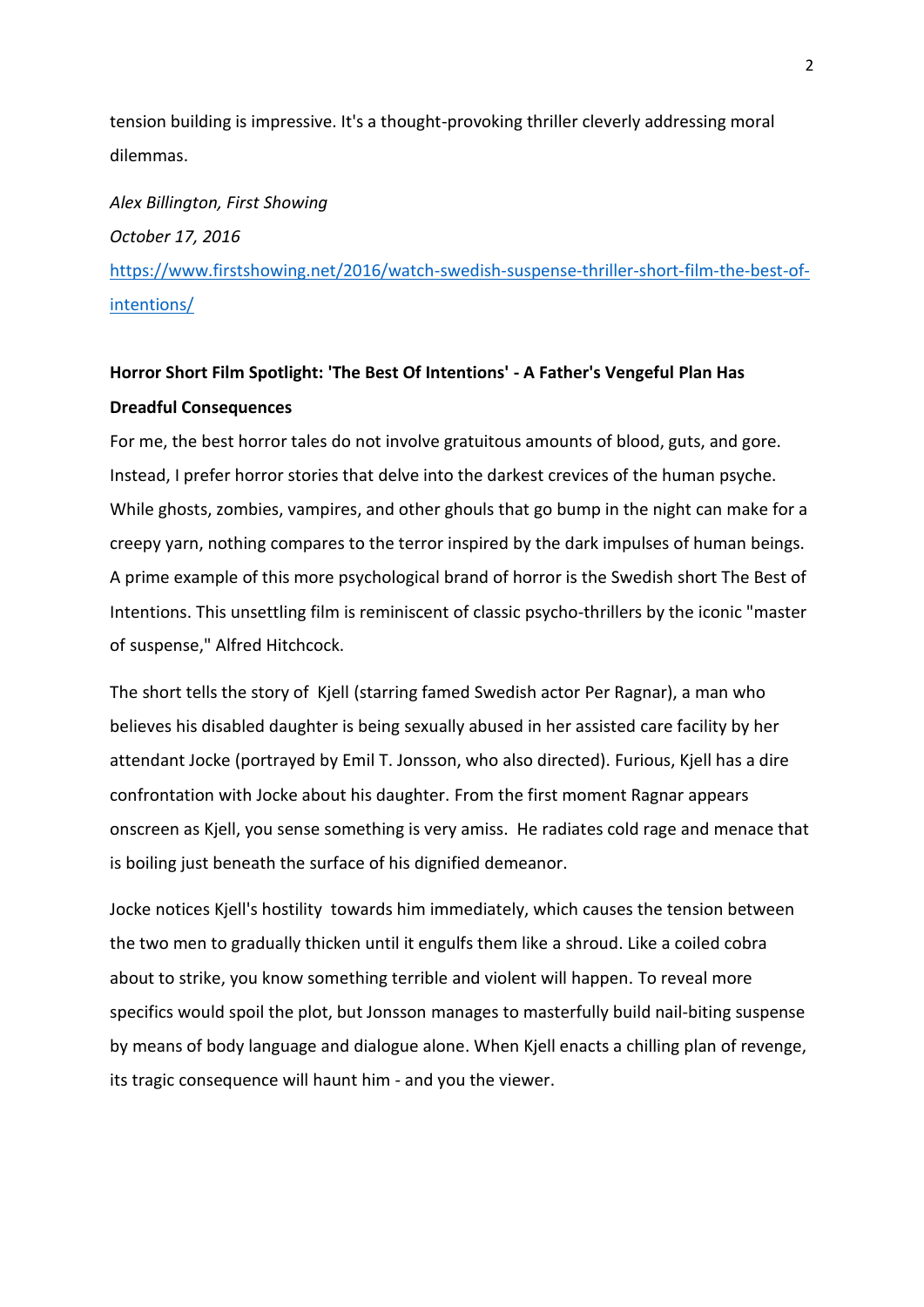### **Short Film Review "The Best Of Intentions**

Reliance. Assurance. Credence. Trust. So often, it requires a large amount of faith and established proof to truly gain this from someone, much less to extend it back to them. This is even more evident when a situation involves entering into a commitment to watch over someone precious to another. Responsibility then takes on a whole new meaning. Facing this exact situation, caregiver Jocke (Emil Jonsson) accepts the task of watching over the mentally disabled daughter of a doting father, Kjell (Per Ragnar).

Coming home one particular evening, however, Kjell is suddenly struck with a terrible notion in regard to Jocke, brought about by pictures and words presented on several pieces of paper, all written or drawn out by his daughter. Putting on a calm yet increasingly hostile demeanor, Kjell begins to question Jocke about the nature of his involvement with the girl, leading to guiltless but no less inflammatory admissions by him about her. The more Jocke pleads innocent to the sudden charges of sexual assault Kjell accuses him of, the tensions rise to boiling point, and a vindictive father's motives turn dark.

Swedish actor Jonsson makes his directing/co-writing/producing debut via this 14-minute dramatic thriller that assuredly delivers a strong message with wholehearted conviction and intent. Addressing the film's candid themes by immersing the viewer squarely in the midst of an exceptionally awkward and highly volatile encounter between a protective parent and a young man being blamed for acts not even committed, the narrative is riveting, emotionally charged, and executed with a subtly building, anxiety-ridden, anger-filled atmosphere, leading to a convincing and markedly effective finale. Additionally, the film's sparse music score and "what's not seen, but inferred" sequences only add to the agitated state of affairs shown.

Jonsson does a fine job here as the hapless caregiver Jocke, giving him the pleasant, "regular guy" vibe and dedicated work ethic one would expect for a person with his job description. Jonsson also presents him as someone who, despite the intimidation factor he faces in Kjell, stands firm in the face of accusations with no merit, regardless of how it looks based on the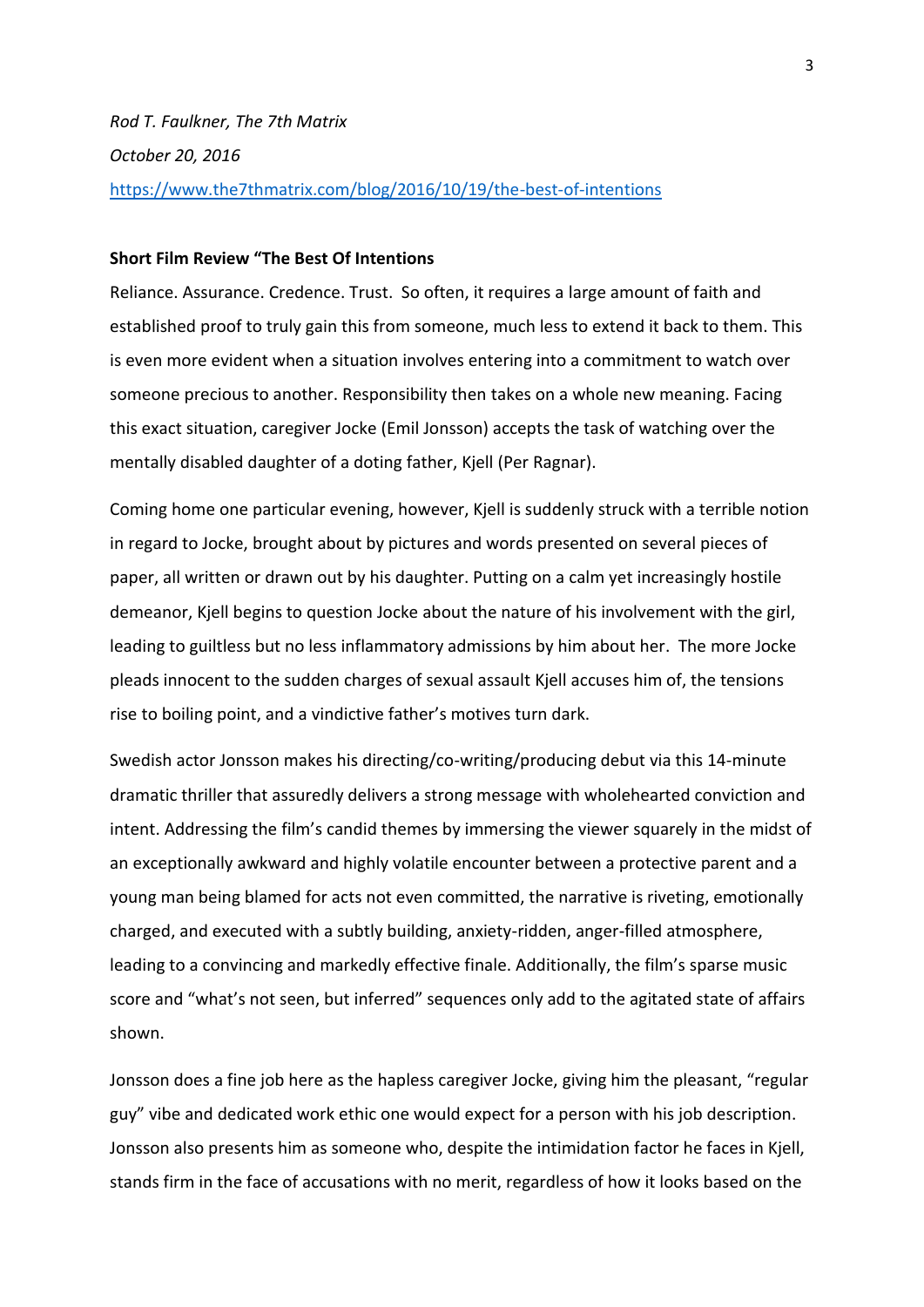"evidence" he's confronted with. Likewise, Ragnar is absolutely excellent as the resentful and unforgiving father, Kjell, whose honest love for his disabled daughter is clouded by what he sees as complete and utter betrayal of confidence. Ragnar enacts his character's rising ire with a calm, calculated, escalating glower, genuine in precision and purpose.

In summary, "The Best Of Intentions" illustrates the ramifications of choices made, the irreproachability of those decisions in the eyes of those involved, and the dangers present when mistrust and misunderstanding in light of incomplete facts or flat out wrong assumptions take their toll on someone's conscious. It's a cautionary tale, and an exceptional one at that.

*Kirk Fernwood, One Film Fan 16 Oct 2016* <http://onefilmfan.com/short-film-review-the-best-of-intentions>

## **The Things We Do For Love: Short Swedish Thriller 'The Best Of Intentions' Is An Eerie Cautionary Tale**

For a film that's only thirteen minutes long, #TheBestOfIntentions (Han som ville henne så väl) packs quite a bit of depth and happenings in its two-character, single room setup. The Best of Intentions comes to us from Swedish director, Emil Jonsson, in his directorial film debut. It stars Per Ragnar (#LetTheRightOneIn) and Jonsson himself, having been an actor for the past 15 years. The film has been featured at multiple film festivals around the world, including the Gothenburg International Film Festival, Palm Springs International Short Film Festival and the International Short Film Festival of Cyprus.

The short tells the story of a man by the name of Kjell (Ranger) — a father who believes that one of the workers in the care home where his mentally-disabled daughter is cared for, is sexually abusing his (not so) little girl. That worker is named Jocke (Jonsson), and when mercilessly confronted with accusations of sexual abuse, he becomes nervous and defensive, but still keeps his composure and refuses to back down.

The result is an awkward conversation between the two that is full of tension and emotion. It's dark and nail-biting as the details of this highlyvolatile situation unfold and come to light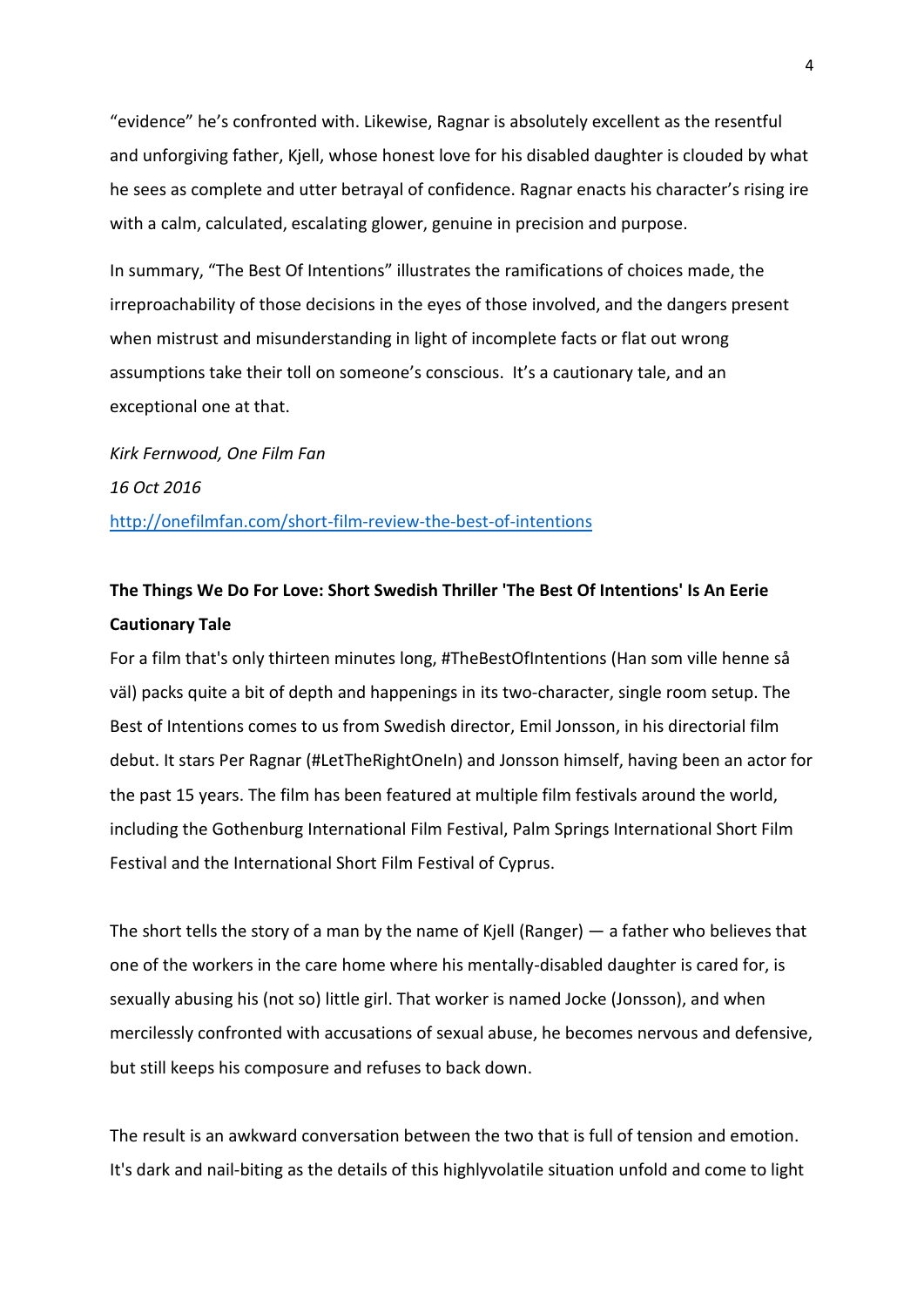— you find yourself unsure who to side with, building to a very effective finale. The film does a great job of making the viewer feel boxed into this situation with no escape, much like the characters (particularly Jocke) themselves. The Best of Intentions is described as being "in the vein of old #TwilightZone episodes" and it is just that.

Both men put on fantastic performances. You can really get a sense of what they're both feeling through just their expressions with no need for dialogue. Kjell is great as the unforgiving and anger-fueled father, while Jocke shines as the "regular guy" care-worker who keeps his cool in the face of danger.

The Best of Intentions is an excellent debut for Emil Jonsson that tackles the themes of judgement and how love and emotions can cloud it. It explores rational vs. irrational thinking and love vs. commitment, the dangers of misunderstanding and mistrust and the dangers of assumption. The title alone should give you an indication of those themes. "Good Intentions" doesn't normally spell a good time.

Most of the drama in The Best of Intentions comes from what is "not seen, but inferred," and the film is full of symbolism. The numb sounds of the score and the use of camera focus, noise and long still-shots focused on what seem like mundane objects help further immerse you into Kjell's broken and clouded mind.

One thing I particularly liked when it came to capturing those emotions came from the camera work — often using facial close ups, over-theshoulder and lots of still, dynamic shots like something out of a comic book. The camera often focuses on the character who is the most emotionally at stake when something is being said, and this really helped sell the story and illustrate what both characters are going through.

I often find it difficult to become emotionally invested in a short film, but what's presentedhere not only had me invested — it has me still thinking about it hours later. I very much look forward to seeing what Jonsson does next.

*Alex Leptos, Movie Pilot*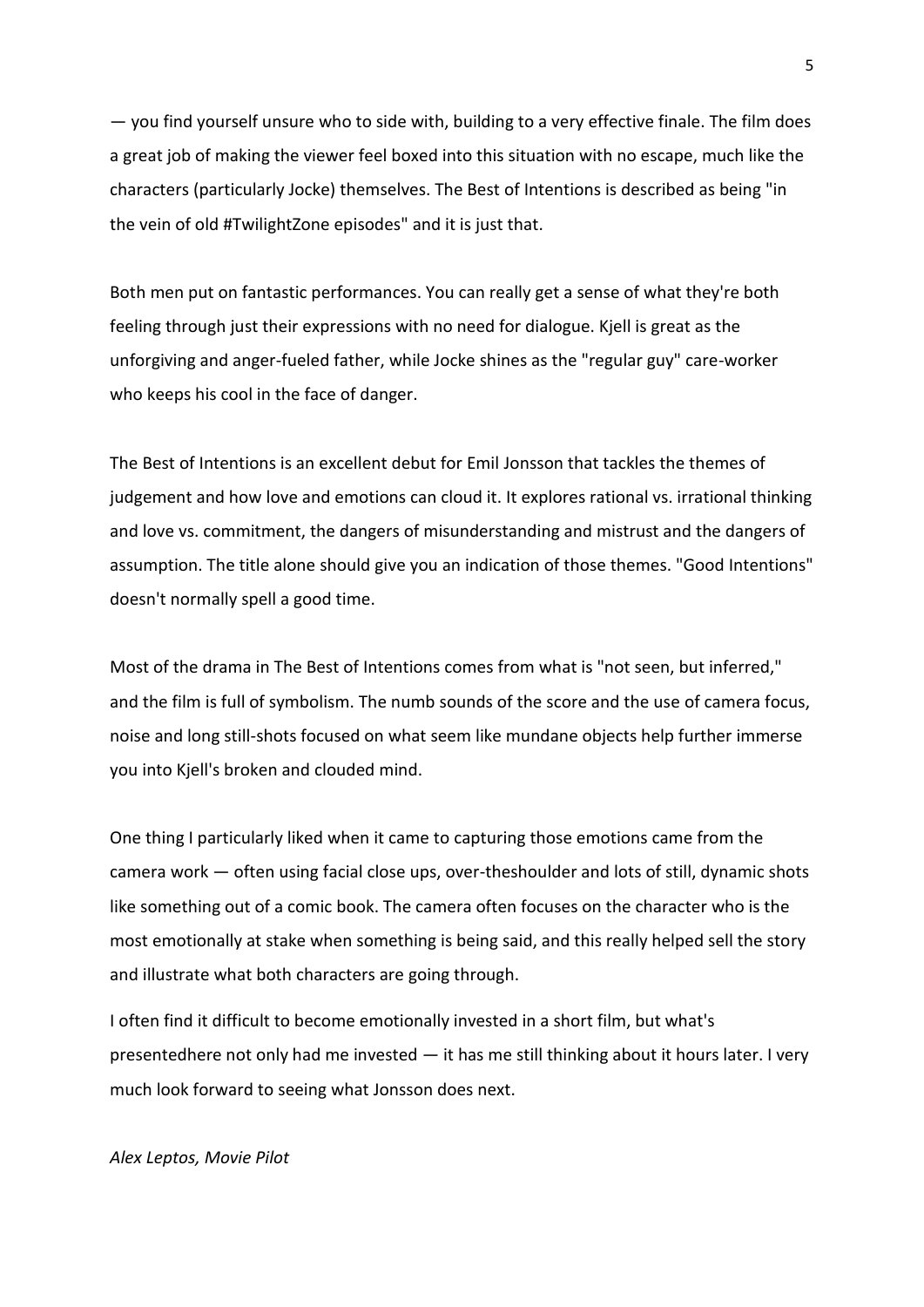#### *26 Oct 2016*

#### **The Best of Intentions short film**

Swedish short film The Best of Intentions follows the story of a father who suspects his daughter's caregiver is abusing her, and how he plans to confront the man. The dramatic thriller, directed by Emil Jonsson and co-written by Jonsson and Björn Boström, packs a lot into its 13 minutes run time that leaves you thinking about jumping to conclusions without all the facts.

The film stars Per Ragnar as the father Kjell, and Jonsson as Jocke the caregiver, both of whom provide stunning yet understated performances. The audience is given subtle indications just through their expressions or slight inflection in their voice. Kjell keeps his anger at Jocke simmering just under the surface of his polite demeanour, and it puts you on edge guessing when he might break and do something worse. Opposite him is Jocke, who also manages to keep his calm, but in a completely different way as he keeps his cool when up against some horrid accusations.

The Best of Intentions proves to be an exceptional first short film for Jonsson in the themes it tackles of judgement and how easily it can be taken over by emotions. It explores the dangers of even the simplest of misunderstandings and the irrational thought which stems from them, through the nuanced acting, clever dialogue and the sombre cinematography.

The thrill and drama of the short film derives more from the implied and subtle hints in the conversation between Kjell and Jocke, and symbolism used within the frame. Cinematographer for the film Gabriel Mkrttchian uses long, lingering shots of mundane objects or the simplistic set, overthe-shoulder shots combined with close ups, and offcentred framing to further enhance this emotional and gripping story, as the audience can immediately ascertain that everything is not what it seems, simply from the way it appears to us.

This is the sort of film that stays with you, not least because of the subject matter of moral dilemmas, but also the music, performances and the way the film captures the viewer into the story through the small set. It will be interesting to see where Emil goes next with his filmmaking choices.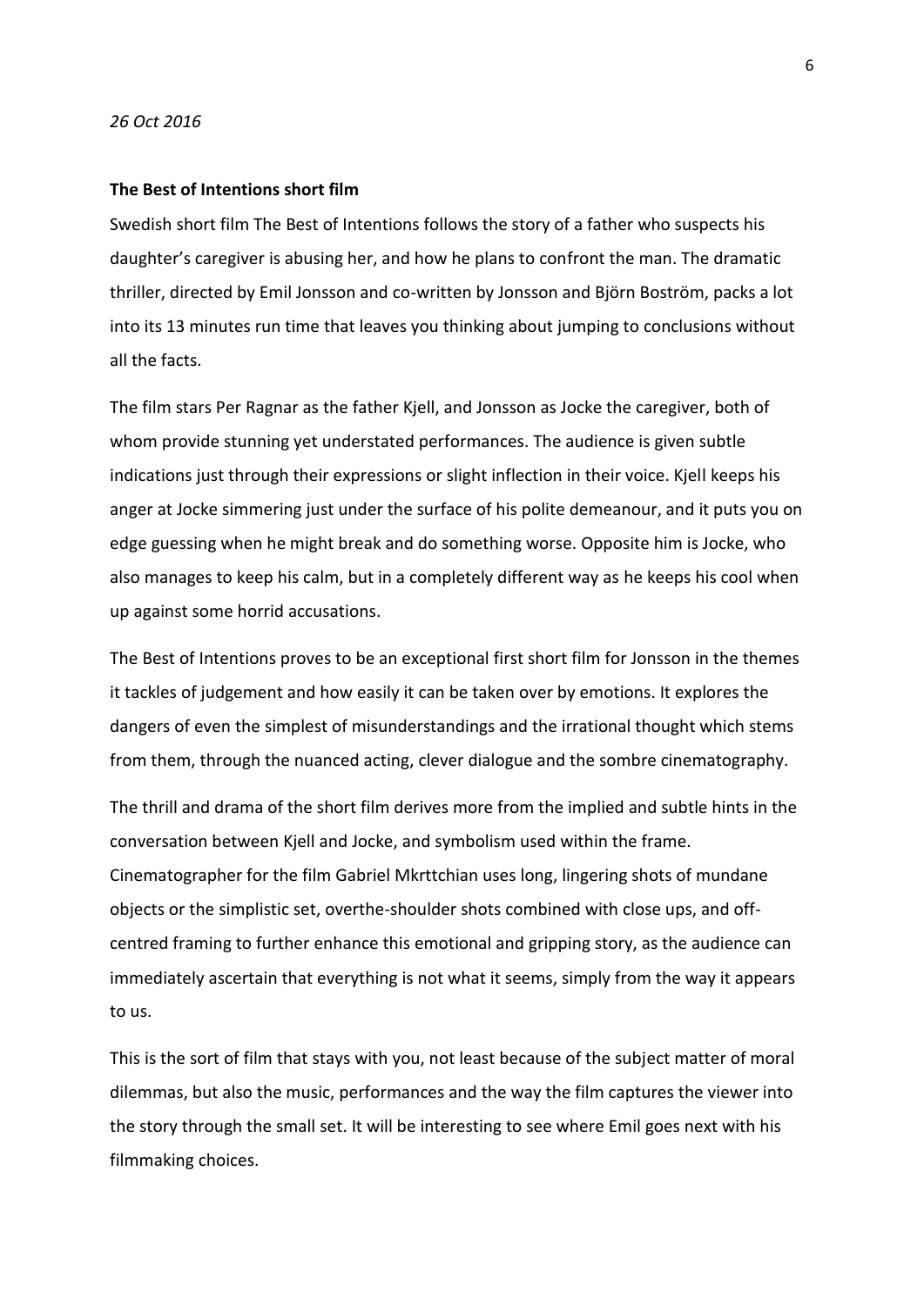*Monica Jowett, UK Film Review April 6, 2017*

## **Review: 'The Best of Intentions' Short, Perfect Mix of Suspense & Intrigue**

It's hard to pack a punch in just 14 minutes, but The Best of Intentions does just that. With a list of "Official Selections" from around the globe, this horror short from Sweden is a psychological thriller that focuses on an old man (Per Ragnar) and his daughter's caretaker, Jocke (Emil Jonsson). The old man believes his disabled daughter is being sexually abused by Jocke and decides to confront the young man.

The dark tone of the film followed by it's naturally unsettling rhythm is Grade A horror. Per Ragnar is immediately scary, he plays the part with such calm and deliberate action. His thoughts and intentions clearly conveyed through subtle facial expressions. Brilliantly written, beautifully shot and creepy with a bit of Twilight Zone sprinkled in for good measure. It's got a rustic feel choosing brown earth tones that are slightly muted to drive the mood of the film.

It's almost a cautionary tale on the dangers of uncontrolled anger. The Best of Intentions gets into your head and leaves the right questions unanswered. It doesn't give you all the background either making it hard to know which one of the characters is the villain and which is the victim. Directed by Emil Jonsson and written by Björn Boström, The Best of Intentions is the perfect mix of suspense and intrigue. You won't find blood and gore in this flick but it will tickle your nerves.

The film has screened at several festivals worldwide including Palm Springs International ShortFest,Gothenburg International Film Festival, Starz Denver Film Festival, and was recently picked for FilmShortage and Bleeding Critic.

*Joseph R. Davis, We are indie horror November 2, 2016*

# **Filmrecension: Han som ville henne så väl – 14 långa och otäcka minuter!** Emil Jonssons debutfilm "Han som ville henne så väl" har redan visats på en rad olika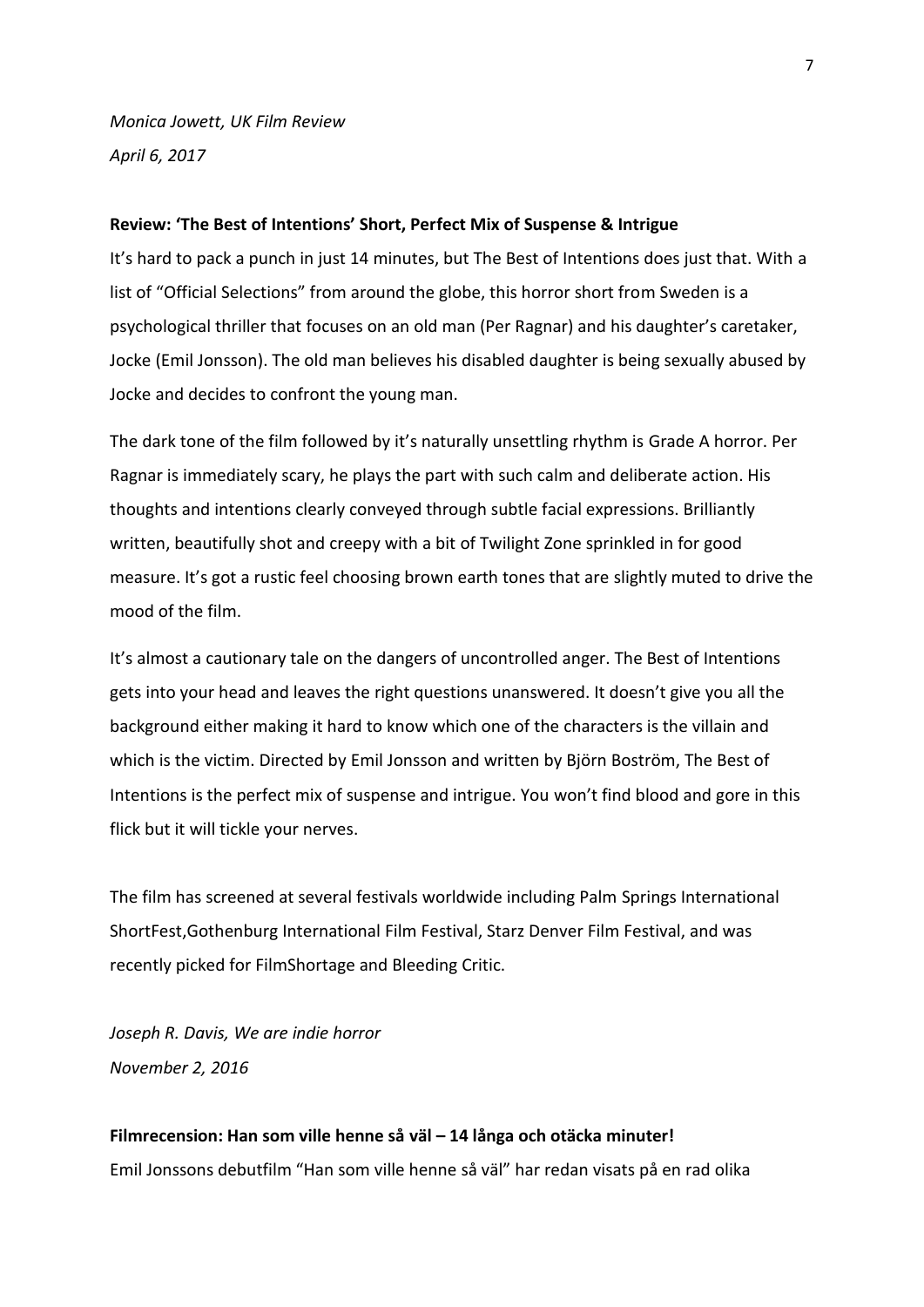festivaler, bland annat Göteborgs Filmfestival och Palm Springs International Film Festival. Spel och Film recenserar vad som kanske är årets läskigaste kortfilm.

Vi möter en hämndlysten far (Per Ragnar) som är starkt övertygad om att hans förståndshandikappade dotter blivit utsatt för sexuella övergrepp. Han bestämmer sig för att ta saken i egna händer och ställa den misstänkte mot väggen. Vi får följa detta omtumlande möte som pågår i 14 obehagliga minuter.

"Han som ville henne så väl" är enkel i sin framtoning men oerhört effektfull. Kortfilmen har allt och lite därtill! Starka karaktärer, ruggigt gripande handling och oväntade vändningar. Man har även lyckats ta fram helt rätt stämning och miljö. Det här är en smart och välgjord film med goda skådespelarinsatser. Per Ragnar fullständigt briljerar i sin roll och gestaltning och sänder kalla kårar längs ryggraden. Det rafflande slutet kommer inte lämna någon oberörd. "Han som ville henne så väl" är en rysande och skräckinjagande thriller som är läskigt bra!

Regissören bakom kameran heter Emil Jonsson och det här är som tidigare nämnt hans första film. Filmen sägs ha tagit ungefär ett år och kostat tvåhundra tusen kronor. Väl investerade pengar, då kortfilmen imponerar stort. Vad kommer Jonsson leverera härnäst? Vi väntar med spänning!

## *Hedda Lundborg, Spel och film*

*9 oktober, 2016*

[https://www.spelochfilm.se/filmrecension-han-som-ville-henne-sa-val-14-langa-och-otacka](https://www.spelochfilm.se/filmrecension-han-som-ville-henne-sa-val-14-langa-och-otacka-minuter)[minuter](https://www.spelochfilm.se/filmrecension-han-som-ville-henne-sa-val-14-langa-och-otacka-minuter)

## **Recension: Han som ville henne så väl**

Kortfilmen Han som ville henne så väl har redan visats på en radda filmfestivaler sedan 2014, men har inte fått någon release för gemene man förrän nu. Den 10:e oktober anländer nämligen debutregissören Emil Jonssons film, som är baserad på en radiopjäs, till webben. Det är ett passande datum. Medan höstmörkret börjar sno åt sig allt mer av våra dagar och starkare vindar får husen att knaka finns det nämligen få filmer som passar bättre än de som kryper under skinnet på en. Vilket är precis vad detta atmosfäriska kammarspel gör.